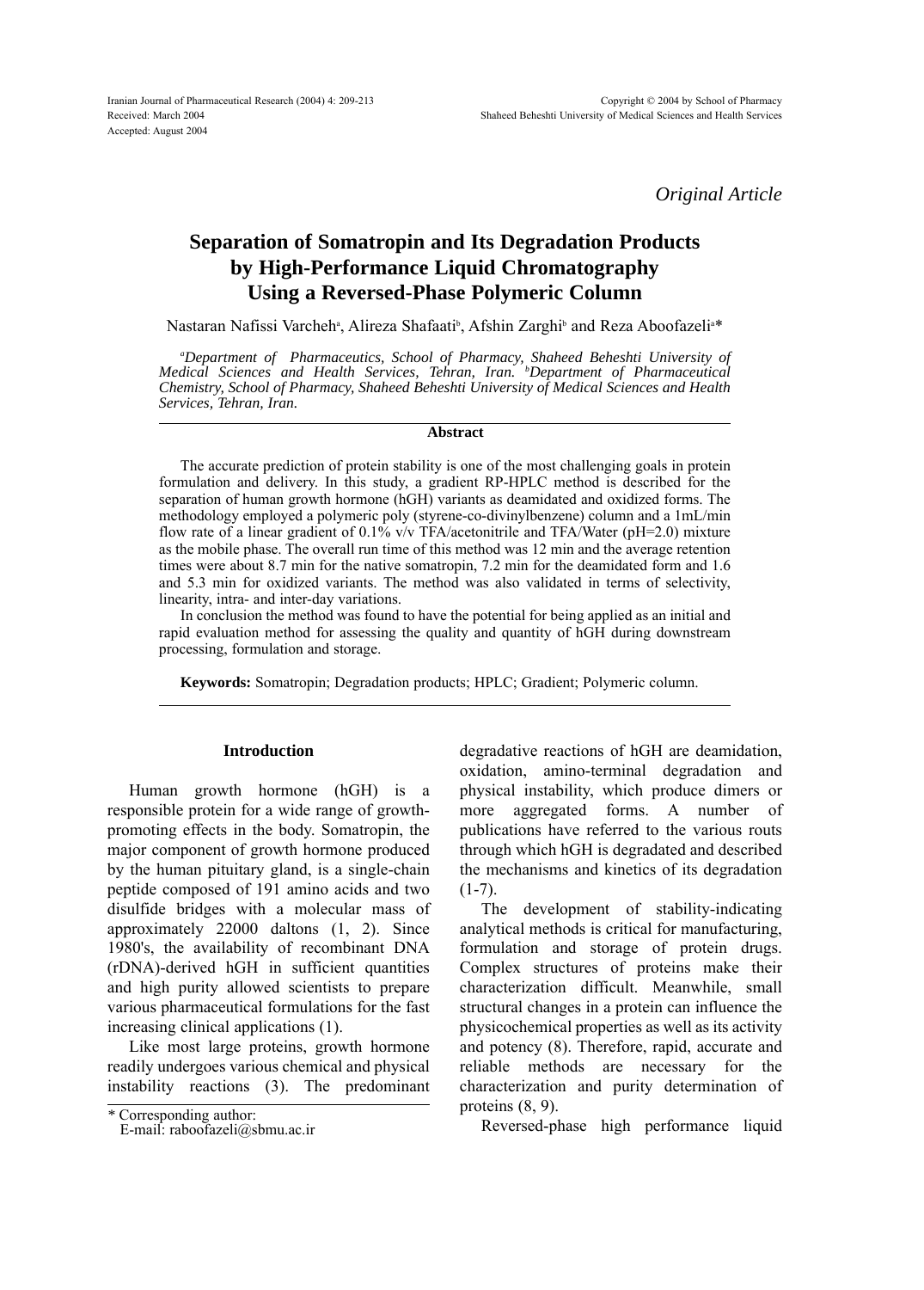chromatography (RP-HPLC) is the most frequently used chromatographic technique for the analysis of peptides and intact proteins, especially for the determination of their purity (8) as well as for the analysis of peptide fragments (peptide mapping) obtained after enzymatic digestion or chemical cleavage (8, 10, 11). It is notable that dimers and more aggregated forms of proteins are studied by other methods such as size exclusion chromatography, which is also applied for the protein assay (1, 3).

Several different RP-HPLC methods for the analysis of hGH and its variants and degradation products have been reported in the literature (1, 6, 12-14) and also in the European Pharmacopoeia (EP) (2) and US Pharmacopeial forum (7). According to the EP monograph, the suggested run time for each analysis is around 55 min. The retention time of the native somatropin is about 33 min and desamidosomatropin appears after 28 min (2). Other reported methods are able to separate different variants within at least a 25 min-run time (6, 12- 14).

The polymeric reversed-phase packing materials, specifically the poly (styrene-codivinylbenzene) sorbents, have been introduced as excellent alternatives to the alkyl-bonded silicas for RP-HPLC of some drugs and proteins. Extended column life, reduced analysis time and inherent stability to a wide range of pH are some of the claimed advantages of these columns (15).

The aim of this study was to develop a rapid and sensitive RP-HPLC method for conducting stability studies on the recombinant hGH (rhGH) degradation products, using a polymeric column.

#### **Experimental**

#### **Materials**

Somatropin coded NIBSC-98/574 (Hertfordshire, UK), accepted by the Expert Committee on Biological Standardization of WHO in 2001 as the 2nd International standard of hGH, was obtained in vials containing 1.95 mg of Somatropin and 26.5 mg of excipients (glycine, mannitol, lactose and sodium bicarbonate). Norditropin<sup>®</sup> vials (NovoNordisk, Denmark), a pharmaceutical dosage form of Somatropin (1.3 mg) formulated with glycine, mannitol and sodium bicarbonate, was also used. Water was purified with a Millipore system (Bedford, USA). HPLC-grade acetonitrile and trifluoroacetic acid (TFA), and all other analytical grade reagents were obtained from Merck Chemical Co. (Darmstadt, Germany).

#### **Methods**

#### *Sample preparation*

Stock solution with a concentration of 1 mg/ml was prepared by adding an adequate amount of purified water to each vial. Solutions with lower concentrations were prepared by serial dilution of the stock solution. All protein solutions were stored at 4°C and used within 24 h.

#### *Deamidation and Oxidation of hGH*

Somatropin/desamido-somatropin mixture (1 mg/ml) was prepared according to the EP monograph (2) by adding 0.1 mg sodium azide to each ml of a freshly-prepared hGH solution, and allowing the solution to stand at room temperature for 24 h. This sample was then maintained at 2-8°C and used within 24 h.

The oxidation was performed by adding 2 or 20 µL hydrogen peroxide (30%,  $v/v$ ) to each ml of a hGH solution (1mg/ml) and incubating at 2- 8°C, overnight. The obtained solution was used within 24 h (6).

*Instrumental and chromatographic conditions*

A computer-controlled Shimadzu HPLC system (Japan) consisting of two pumps (LC-10 ADvp), a system controller (SCL-10Avp), a degasser (DGU-14A), a diode array detector (SPD-M10 vp) and a column oven (CTO-10A vp) was used. The separation was performed on a PRP-3 polymeric reversed-phase column (10 mm, 300°A, 150\*4.1 mm I.D.) (Hamilton, Switzerland). A proper guard column (12-20 mm, 20\*2.3 mm I.D.) (Hamilton, Switzerland) was also applied. Mobile phase was passed through the column with a flow rate of 1 ml/min as a linear gradient of 0-60% of solution A (0.1%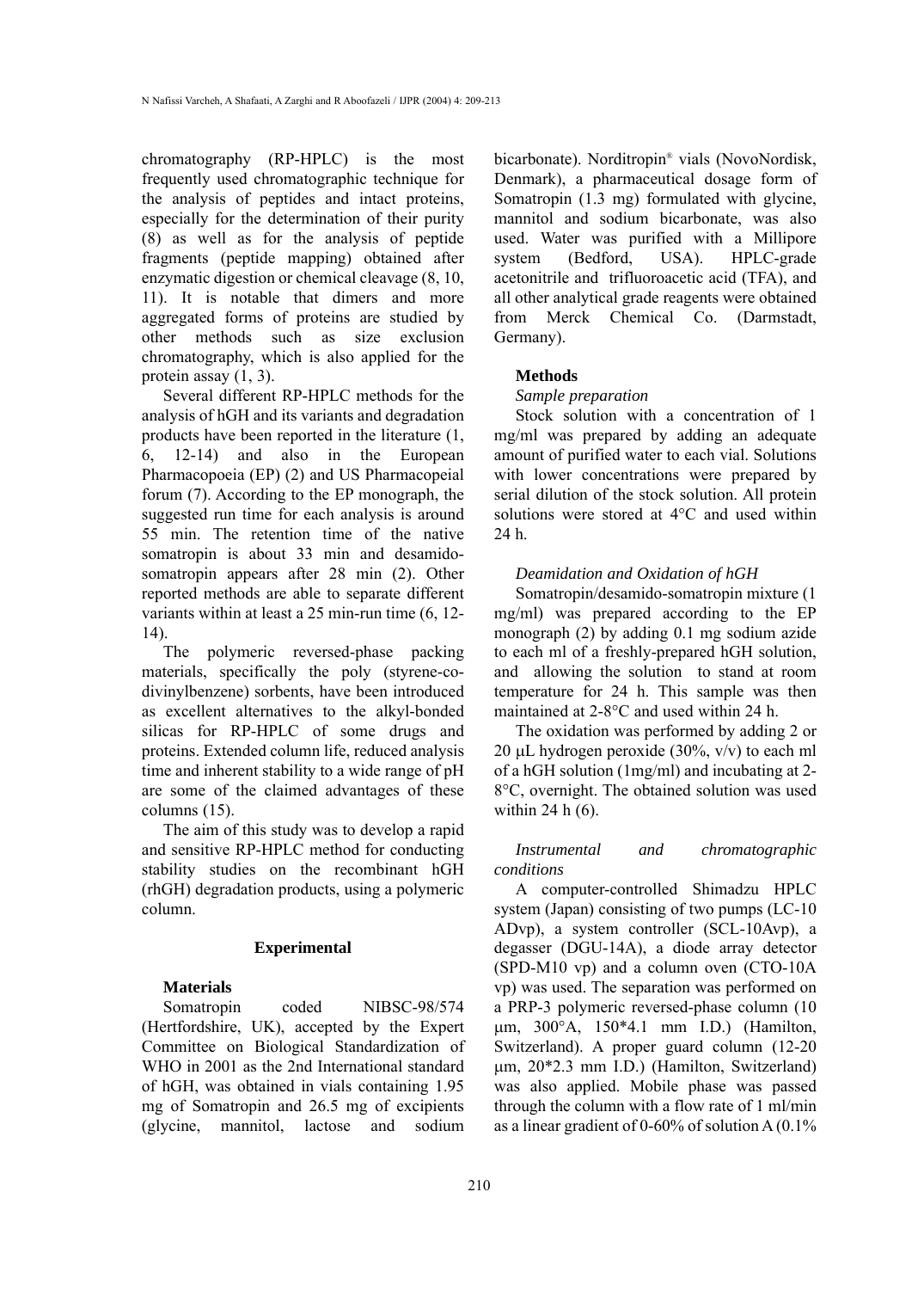v/v TFA/acetonitrile) in solution B (TFA/Water, pH=2.00) within 5 min followed by holding for 5 min. Mobile phase solutions (A and B) were prepared freshly for each day. During separation, the column temperature was set at 35°C. The injection volume of the sample was 20 µL. Detection was carried out by measuring UV absorbance at 215 nm.

### *Method validation*

Validation of the method was performed in terms of selectivity, linearity, intra- and interday variations and percentage of recovery.

Selectivity of the method was assessed by separate injection of each excipient within the sample (as described above) and observing any interference with somatropin peak. Selectivity assessment was also extended to the evaluation of any interference from degradation (deamidation and oxidation) products of the protein. Precision of the method was evaluated by repeated analysis of solutions containing known concentrations of somatropin. Linearity was studied over a range of 0.05-1 mg/ml at 6 different concentration levels of somatropin, each prepared freshly before injection.

Inter- and intra-day variations were determined at three protein concentration levels, namely 0.1, 0.5 and 1 mg/ml.

## **Results And Discussion**

Mobile phase constituents and pH have been shown to influence the reversed-phase HPLC separation of proteins (5). Modifiers are substances that are added to the mobile phase, usually in a relatively low concentration, and interact with both the stationary phase and sample constituents in order to alter retention. Trifluoroacetic acid (TFA) is the modifier most frequently used for peptide separation in RP-**Table 1.** Reproducibility of the a nalysis of freshly prepared

| <b>Expected</b><br>concentration | <b>Measured concentration</b><br>$(mean \pm S.D.)$ |                        |
|----------------------------------|----------------------------------------------------|------------------------|
| (mg/ml)                          | Intra-day                                          | Inter-day              |
| 0.1                              | $0.087 +$<br>0.005(5.9)                            | $0.083 \pm 0.02(2.3)$  |
| 0.5                              | $0.402 \pm$<br>0.008(2)                            | $0.405 \pm 0.005(1.2)$ |
|                                  | $1.019 \pm$<br>0.03(2.9)                           | $1.068 \pm 0.045(4.3)$ |

Values in parentheses are coefficients of variation (%).



**Figure 1.** Chromatograms of freshly prepared 1mg/ml aqueous solutions of (a) standard hGH and (b) Norditropin<sup>®</sup> separated on a Hamilton PRP-3 polymeric column. Peak I is related to the native somatropin.

HPLC, usually at a concentration of 0.1%. It has the most important effect of improving peak shapes and exerts its effects by pairing with positively charged and polar groups on peptides and proteins to mask these sites from polar interactions and bringing them to the reversedphase surface. The UV absorbance spectrum of TFA occurs below 200 nm and thus creates minimal interference with the detection of peptides at low wavelengths (16). The inherent stability of the applied polymeric column in low pH extreme allowed taking benefit of TFA as a modifier in the mobile phase. On the other hand, the polymeric support is pressure stable and cross-linked to prevent shrinkage or swelling



**Figure 2.** Chromatogram of Somatropin/ desamidosomatropin mixture) 0.5 mg/ml). Peaks I and II are related to native somatropin and deamidated form of protein, respectively.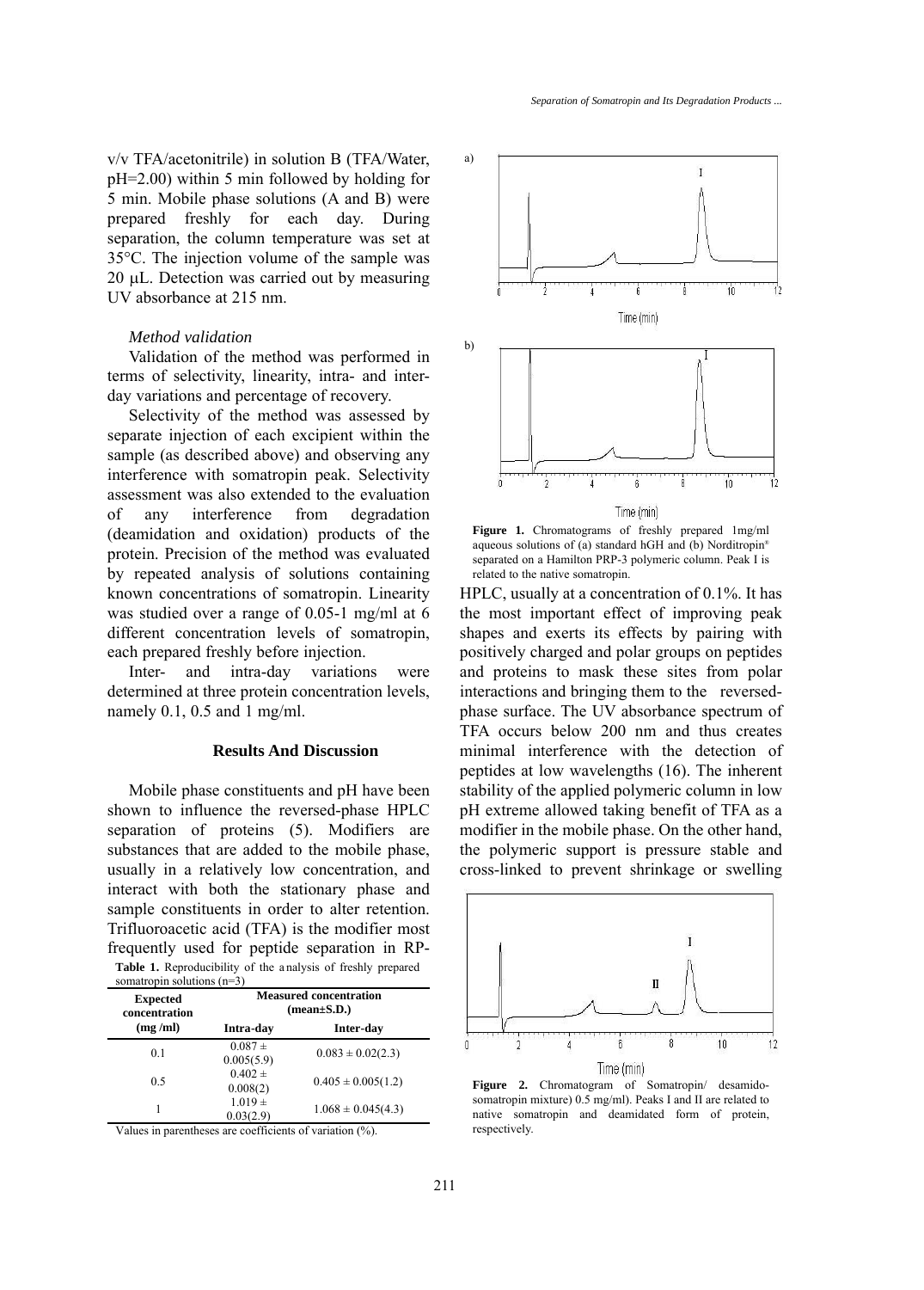

**Figure 3.** Chromatograms of a hydrogen peroxide-treated 0.5 mg/ml hGH solution. Peak I corresponds to native somatropin and peaks III and IV are attributed to the oxidized forms of hGH. The small peak numbered as II is related to desamido-somatropin.

when the mobile phase is changed (15). This helped to run a rapid linear gradient from 0 to 60% of acetonitrile in water within 5 min. Thus, compared to the EP method, the proposed method allowed a shorter analysis time for hGH by reducing the run time from 55 min to 12 min. The average retention time of the native somatropin peak (I) was 8.7 min (Figure 1). Meanwhile, a shorter column length and larger particle size of the packing material, along with higher flow rate of the mobile phase contributed to shorter run time. It is also evident that the solution-driven conformational changes resulted from the addition of organic modifiers like 1-propanol (in EP method) or acetonitrile (in the present method), significantly influence the retention behavior of the protein. For example, 1-propanol at a concentration of >10% induces the formation of a molten globule state, which is an intermediate in the unfolding pathways of a globular protein and provides additional hydrophobic surfaces for interaction in RP-HPLC (17).

Under the chromatographic conditions described, no interferences due to the presence of excipients used within the samples were observed. As shown in Table 1, the coefficients of variation for repeated analysis of freshly prepared samples containing known concentrations of protein were less than 6%, which is acceptable for the routine measurement of somatropin.

The calibration curve for the determination of somatropin in freshly prepared samples was linear over the studied range and the equation intercept was not statistically different from zero. The correlation coefficient of the standard curve was 0.9980 and the corresponding equation was:  $Y=2X-0.014$ , where Y is the peak area of somatropin and X is the somatropin concentration. Moreover, baseline separation of deamidated and oxidized forms of hGH demonstrates selectivity of the method used.

Figure 2 shows separation of native somatropin and the deamidated form, in which retention of the latter was 7.2 min. The earlier elution of this form is suggested to occur as a result of its higher polarity.

The chromatograms of hydrogen peroxideincubated hGH samples presented two peaks (peaks III  $&$  IV in Figure 3) at 1.6 and 5.3 min. Oxidation of methionine residues of proteins generally results in the formation of more polar compounds. Therefore, the species that contains the oxidized methionine group is eluted prior to the non-oxidized species (8). Identity of the oxidized forms of the protein (peaks III  $&$  IV) was revealed by rendering the oxidation reaction under higher concentration of  $H_2O_2$  (as described in the Experimental section). Larger amounts of H<sub>2</sub>O<sub>2</sub> led to the acceleration of oxidation reaction, which resulted in an increase in the peak heights of corresponding oxidized products.

#### **Conclusion**

In this work, a selective, rapid and reproducible HPLC method, based on reversedphase polymeric column, was presented for the identification of somatropin and its degradation products. The method is potentially applicable for the quality control of this protein during purification, formulation or stability studies.

#### **Acknowledgement**

This work was supported financially by Research Deputy of Shaheed Beheshti University of Medical Sciences (SBUMS). The authors also wish to express their thanks to Food and Drug Quality Control Laboratories of the Ministry of Health of Iran and Traditional Medicine and Materia Medica Research Center (TMRC) in SBUMS for their cooperation.